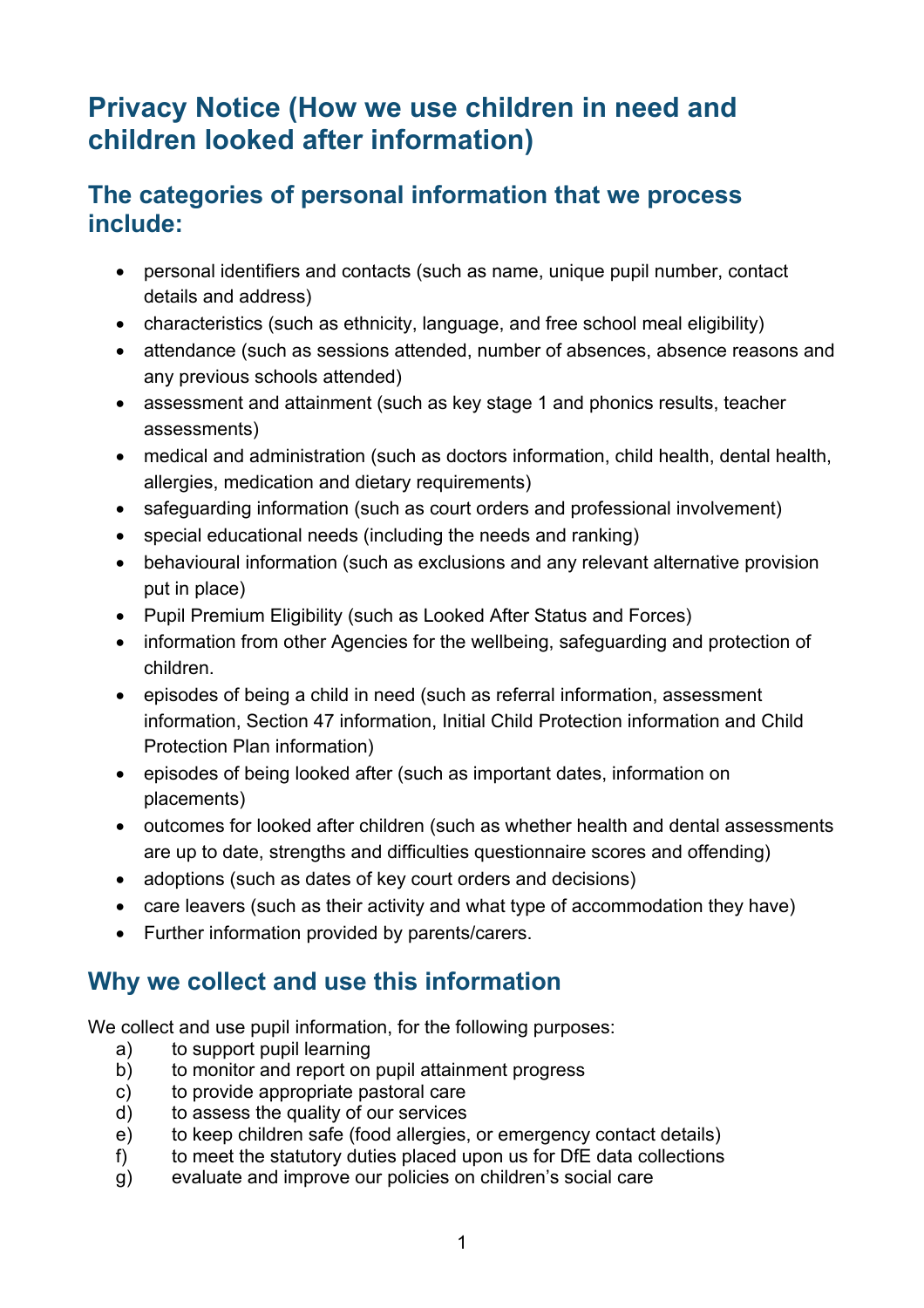## **The lawful basis on which we use this information**

Under the General Data Protection Regulation (GDPR), the legal basis / bases we rely on for processing personal information for general purposes are:

We collect and use pupil information as we have a legal obligation under the Education Act 1996 because we are providing a public service. **Data processed is special category data from the GDPR-from 25 May 2018.**

**This information can be found in the census guide documents on the following website https://www.gov.uk/education/data-collection-and-censuses-for-schools**

#### **How we collect pupil information**

We collect pupil information via **registration forms at the start of the school year and via the Common Transfer File (CTF) or secure file transfer from previous schools**

Pupil data is essential for the school's operational use. Children in need and children looked after information is essential for the local authority's operational use. Whilst the majority of personal information you provide to us is mandatory, some of it requested on a voluntary basis. In order to comply with GDPR, we will inform you at the point of collection, whether you are required to provide certain information to us or if you have a choice in this.

#### **How we store pupil data**

We hold pupil data according to the legal requirements set for each data category. These can be found on the School Website under Data Protection: The Retention Cycle. The Retention Schedule is divided into five sections:

- 1. Management of the School
- 2. Human Resources
- 3. Financial Management of the School
- 4. Property Management
- 5. Pupil Management
- 6. Curriculum Management
- 7. Extra-Curricular Activities
- 8. Central Government and Local Authority

#### **Who we share this information with**

We routinely share pupil information with:

- schools that the pupil's attend after leaving us
- our local authority
- the Department for Education (DfE)

**[Local authorities need to amend and extend this list to include all other parties with whom they regularly share children in need and children looked after data. For example, schools that pupils attend, NHS, support services. Once stated you also need to explain why you share the data and what makes it lawful below]**

## **Why we share this information**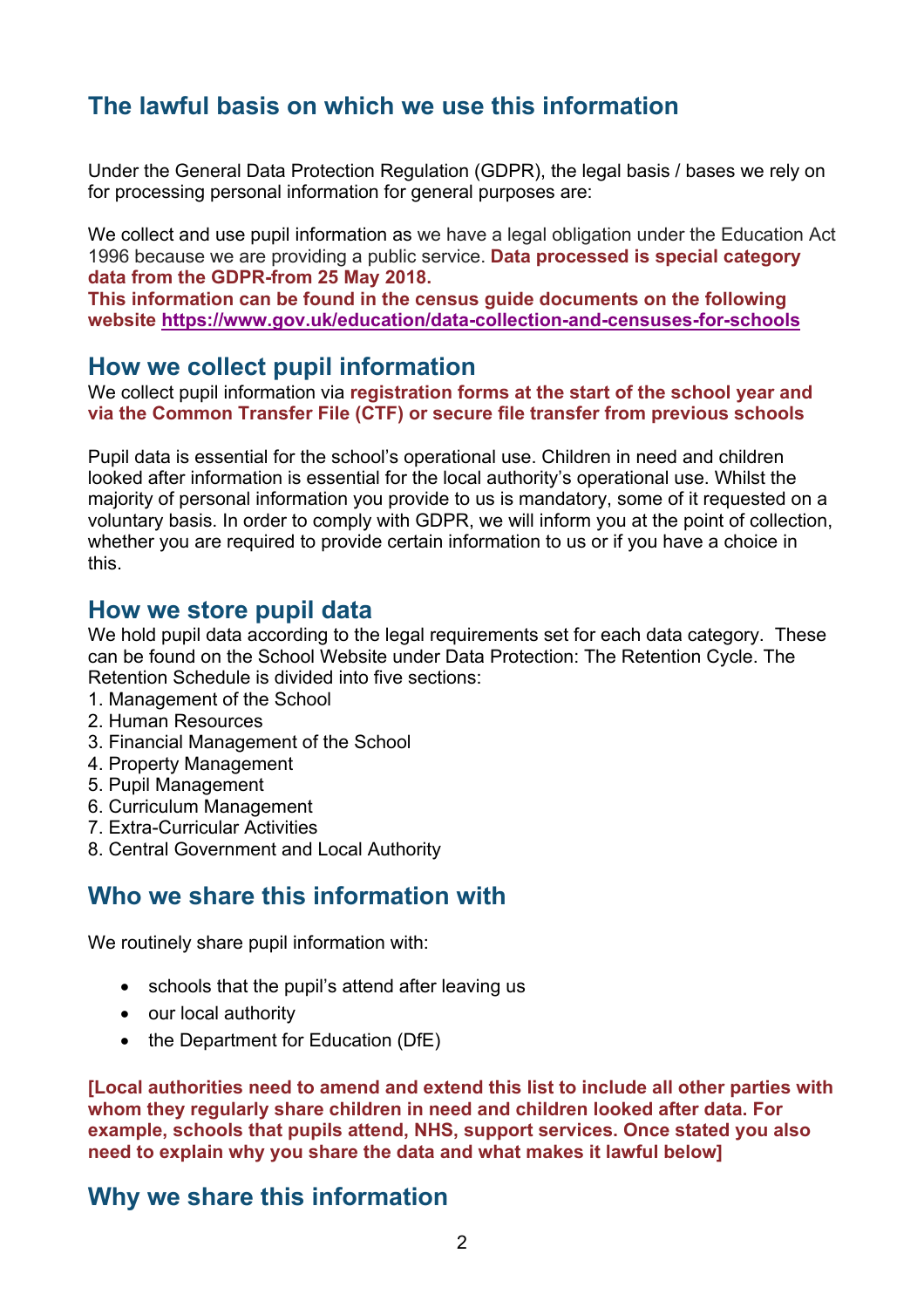We do not share information about our children in need or children looked after with anyone without consent unless the law and our policies allow us to do so.

We share pupils' data with the Department for Education (DfE) on a statutory basis. This data sharing underpins school funding and educational attainment policy and monitoring. We are required to share information about our pupils with our local authority (LA) and the Department for Education (DfE) under section 3 of The Education (Information About Individual Pupils) (England) Regulations 2013.

#### **The Department for Education**

The Department for Education (DfE) collects personal data from educational settings and local authorities via various statutory data collections. We are required to share information about our pupils with the Department for Education (DfE) either directly or via our local authority for the purpose of those data collections, under section 3 of The Education (Information About Individual Pupils) (England) Regulations 2013.

All data is transferred securely and held by DfE under a combination of software and hardware controls, which meet the current government security policy framework. For more information, please see 'How Government uses your data' section.

#### **For Children in Need (CIN) and Children Looked After (SSDA903):**

We share children in need and children looked after data with the Department on a statutory basis, under Section 83 of 1989 Children's Act, Section 7 of the Young People's Act 2008 and also under section 3 of The Education (Information About Individual Pupils) (England) Regulations 2013.

All data is transferred securely and held by DfE under a combination of software and hardware controls which meet the current government security policy framework.

For more information, please see 'How Government uses your data' section.

## **Data collection requirements:**

To find out more about the data collection requirements placed on us by the Department for Education (for example; via the school census) go to https://www.gov.uk/education/data-collection-and-censuses-for-schools

#### **Requesting access to your personal data**

Under data protection legislation, parents, carers and children have the right to request access to information about them that we hold. To make a request for your personal information contact **Data Protection Officer: molescroft.primary@eastriding.gov.uk**

You also have the right to:

- object to processing of personal data that is likely to cause, or is causing, damage or distress
- prevent processing for the purpose of direct marketing
- object to decisions being taken by automated means
- in certain circumstances, have inaccurate personal data rectified, blocked, erased or destroyed; and
- a right to seek redress, either through the ICO, or through the courts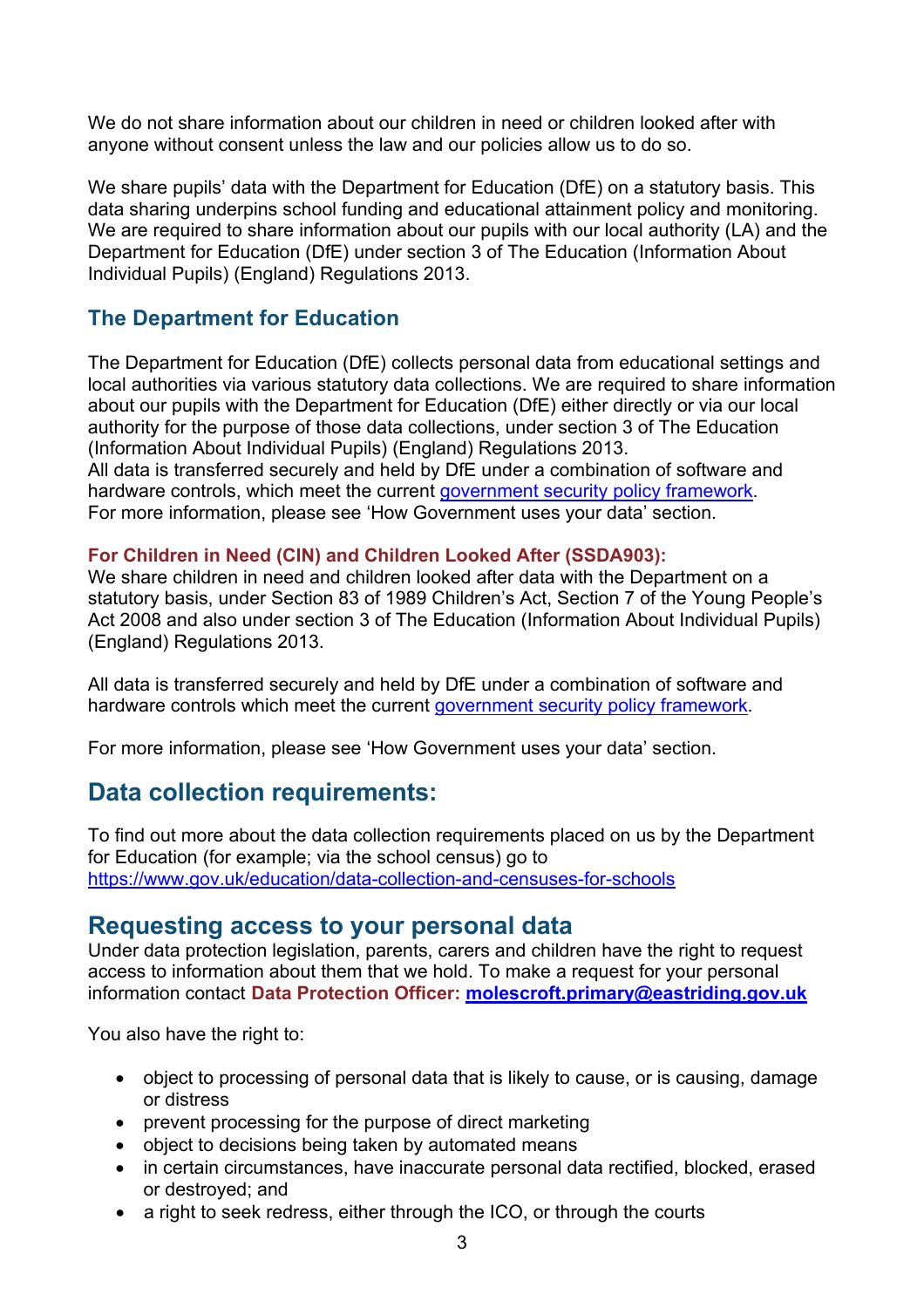If you have a concern about the way we are collecting or using your personal data, you should raise your concern with us in the first instance or directly to the Information Commissioner's Office at https://ico.org.uk/concerns/

## **Contact:**

If you would like to discuss anything in this privacy notice, please contact: **Data Protection Officer: molescroft.primary@eastriding.gov.uk**

## **How Government uses your data**

The pupil data that we lawfully share with the DfE through data collections:

- underpins school funding, which is calculated based upon the numbers of children and their characteristics in each school.
- informs 'short term' education policy monitoring and school accountability and intervention (for example, school GCSE results or Pupil Progress measures).
- supports 'longer term' research and monitoring of educational policy (for example how certain subject choices go on to affect education or earnings beyond school)

#### **Data collection requirements**

To find out more about the data collection requirements placed on us by the Department for Education (for example; via the school census) go to https://www.gov.uk/education/data-collection-and-censuses-for-schools

# **The National Pupil Database (NPD)**

Much of the data about pupils in England goes on to be held in the National Pupil Database (NPD).

The NPD is owned and managed by the Department for Education and contains information about pupils in schools in England. It provides invaluable evidence on educational performance to inform independent research, as well as studies commissioned by the Department.

It is held in electronic format for statistical purposes. This information is securely collected from a range of sources including schools, local authorities and awarding bodies.

To find out more about the NPD, go to https://www.gov.uk/government/publications/national-pupil-database-user-guide-andsupporting-information

## **Sharing by the Department**

The law allows the Department to share pupils' personal data with certain third parties, including:

• schools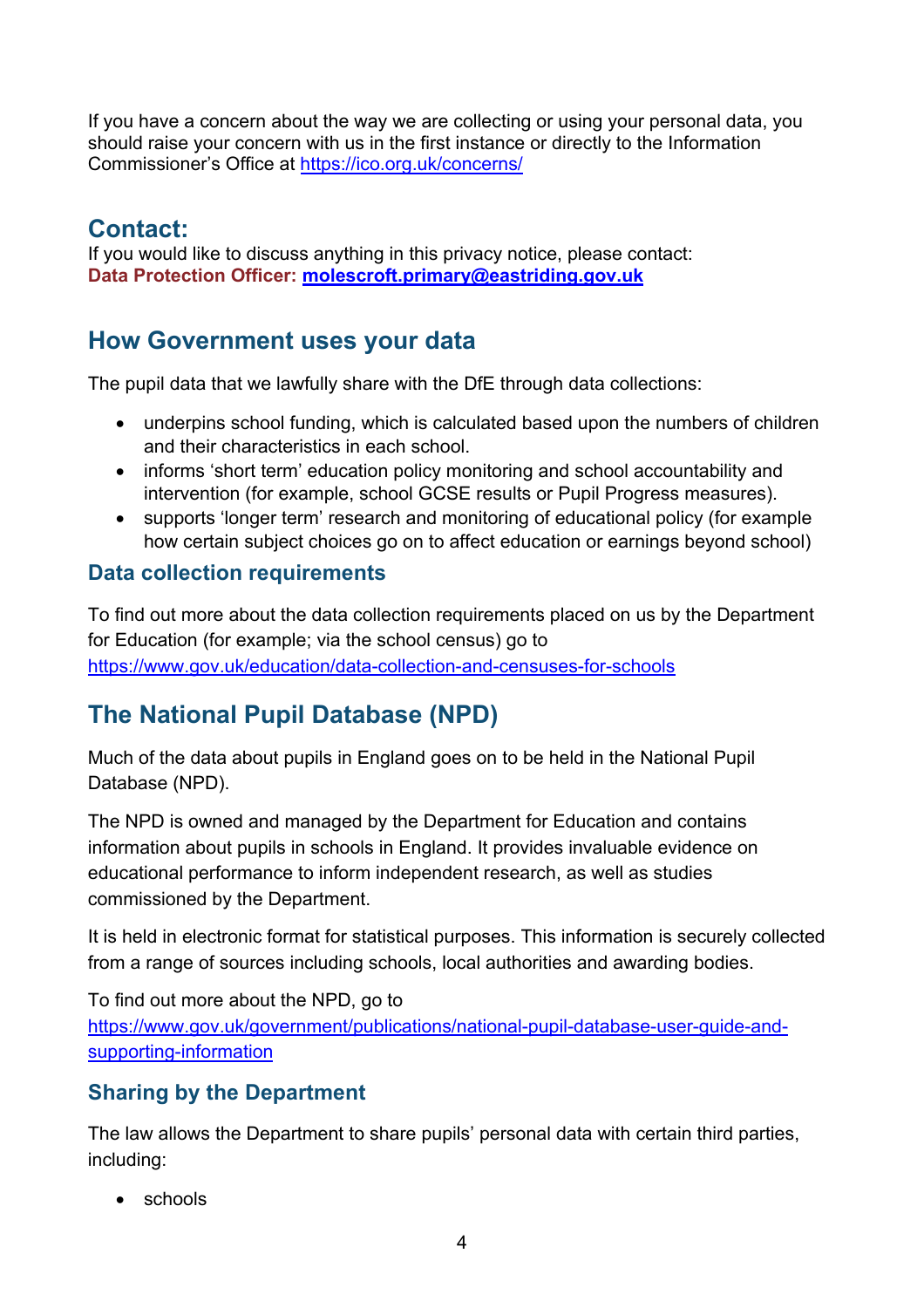- local authorities
- researchers
- organisations connected with promoting the education or wellbeing of children in England
- other government departments and agencies
- organisations fighting or identifying crime

For more information about the Department's NPD data sharing process, please visit: https://www.gov.uk/data-protection-how-we-collect-and-share-research-data

Organisations fighting or identifying crime may use their legal powers to contact DfE to request access to individual level information relevant to detecting that crime. Whilst numbers fluctuate slightly over time, DfE typically supplies data on around 600 pupils per year to the Home Office and roughly 1 per year to the Police.

For information about which organisations the Department has provided pupil information, (and for which project) or to access a monthly breakdown of data share volumes with Home Office and the Police please visit the following website: https://www.gov.uk/government/publications/dfe-external-data-shares

To contact DfE: https://www.gov.uk/contact-dfe

## **How Government uses your data**

The data that we lawfully share with the DfE through data collections helps to:

- develop national policies
- manage local authority performance
- administer and allocate funding
- identify and encourage good practice

## **Data collection requirements**

To find out more about the data collection requirements placed on us by the Department for Education go to:

Children in need: https://www.gov.uk/guidance/children-in-need-census

Children looked after: https://www.gov.uk/guidance/children-looked-after-return

# **The National Pupil Database (NPD)**

Much of the data about pupils in England goes on to be held in the National Pupil Database (NPD).

The NPD is owned and managed by the Department for Education and contains information about pupils in schools in England. It provides invaluable evidence on educational performance to inform independent research, as well as studies commissioned by the Department.

It is held in electronic format for statistical purposes. This information is securely collected